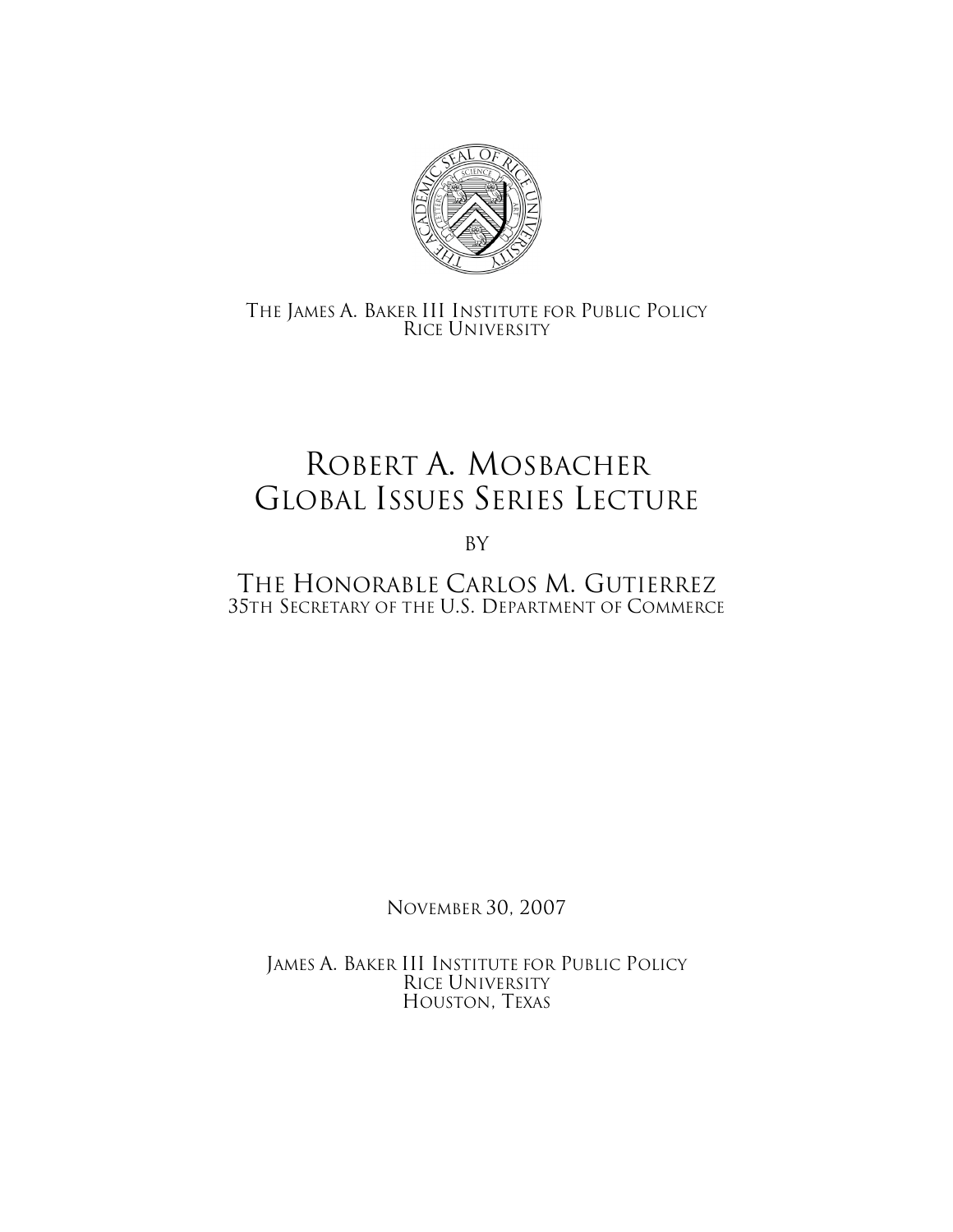As Prepared for Delivery

U.S. Secretary of Commerce Carlos M. Gutierrez Remarks at the James A. Baker III Institute for Public Policy, Rice University Robert A. Mosbacher Global Issues Series Lecture Houston, Texas Friday, November 30, 2007

Thank you, Secretary Mosbacher for your support of this institute and your service to the country. Your continuing efforts to encourage understanding of issues critical to our nation and the world's prosperity are vital.

This institute represents a continuation of the public service of Secretary Baker, whose legacy continues to influence the nation particularly through the learning and leadership taking place here at Rice.

Actually, many people don't know this, but in addition to Secretary Mosbacher and me, Secretary Baker also served at the Department of Commerce where he was briefly Acting Secretary under President Ford. I'm proud to have that public service in common with these two great men, and to be able to contribute to your discussion today.

Let me also acknowledge Mayor Bill White who is with us. Thank you for your leadership, Mayor.

Let me start today by talking about the strength of the U.S. economy and trade—the single largest factor driving our growth. Listen to these numbers:

- · We've had 50 months of job growth;
- · A 4.9 percent annual increase in GDP last quarter;
- · A 12.7 percent rise in per capita personal income since President Bush took office;
- And exports grew 12.7 percent last year to a record \$1.4 trillion. This year we'll beat that with continued double-digit growth.

Nearly a quarter of U.S. GDP growth last quarter was attributable to trade, making trade a driving force in our nation's economy.

There are few places in this country where the impact of international trade has been greater than in Texas and in Houston specifically.

Exports from Texas are up more than 50 percent since 2003;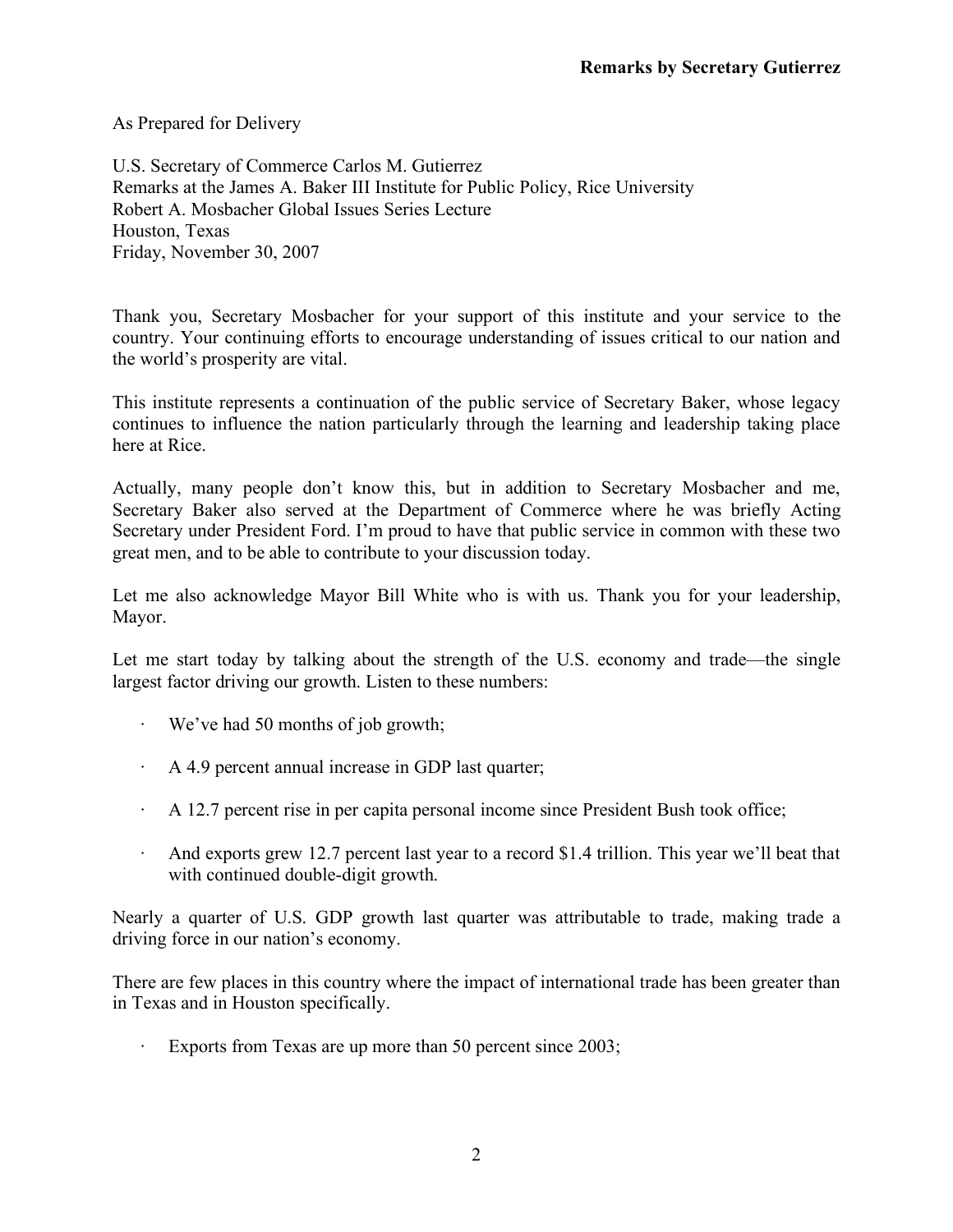- · Trade with Mexico last year topped \$330 billion. Much of that trade has come through Texas;
- · Houston's port has become one of the busiest in the country, generating \$118 billion of total economic activity in Texas last year (Port of Houston);
- · And, nearly \$40 billion of personal income was generated by jobs related to the Port (Port of Houston).

Expanding our relationships with major trading partners will increase Texas exports in areas such as energy, high tech, agriculture and chemicals.

Good trade policy should start in our hemisphere.

The Western Hemisphere has made significant progress economically and politically over the last few decades.

- · Growth has averaged nearly four percent in recent years;
- · Exports from the region's countries are up over 200 percent since 1990, and totaled more than \$2 trillion last year;
- · Inflation has come down dramatically, averaging about four percent since the late 1990s;
- · And today overwhelmingly the countries of the Americas have leaders elected by their citizens.

Over the past 20 years, our engagement with our regional neighbors has steadily increased. President Reagan articulated the direction we needed to pursue when he said,

"Our goal must be a day when the free flow of trade, from the tip of Tierra del Fuego to the Arctic Circle, unites the people of the Western Hemisphere in a bond of mutually beneficial exchange."

The first step in that process was the North American Free Trade Agreement. NAFTA received bipartisan support from both the first Bush Administration—particularly Secretary Mosbacher and President Clinton.

The question is often asked—has NAFTA succeeded? The answer is yes. Again, let's take a look at the numbers that show economic progress since NAFTA went into effect:

Trade among the NAFTA nations has increased more than 200 percent, from \$297 billion in 1993, to more than \$900 billion this year;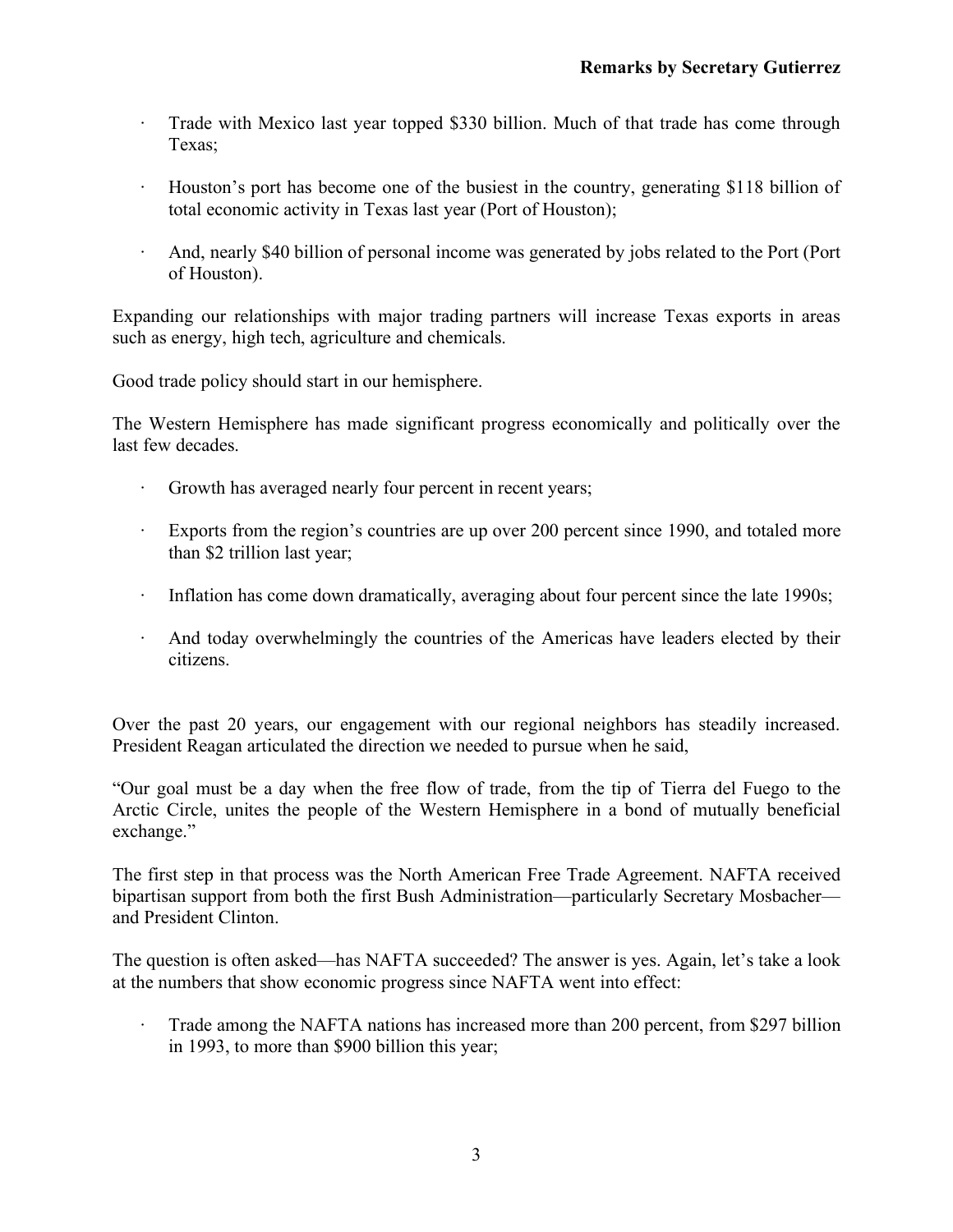- Unemployment has dropped in all three countries. In the U.S. employment was 112 million and the unemployment rate was 6.6 percent. Now 138 million Americans are working and unemployment is 4.7 percent;
- · Incomes in all three countries have increased. Real disposable personal income per capita in the U.S. is up 35 percent since NAFTA;
- · And real GDP in the US has grown by an average of 3.1 percent per year since NAFTA came into effect.

The Bush Administration has continued the push for FTAs because they are one of the most powerful tools to enhance stability, security and prosperity in our hemisphere.

When this Administration began we had no FTAs in South and Central America. Today there are seven, and in each and every case, we've seen our exports increase and a rise in overall trade flows.

Our first FTA in South America, Chile, is a good example. Chile's trade with the U.S. increased over 150 percent between 2003, the year before the FTA, and last year. That's faster growth than with any Pacific Rim country, including China.

At the same time, the Economist magazine noted that poverty has fallen further and faster in Chile than anywhere else in Latin America.

The article's title is telling: "Adiós to poverty, hola to consumption." It describes the development of a broad, lower middle-class that can be both stable and sustainable.

FTAs drive good governance, transparency and respect for the rule of law—all hallmarks of stable societies.

Not only are these prerequisites for prosperity, growth and social justice, they also represent the fulfillment of key objectives of American foreign policy.

There are three FTAs now pending in Latin America— Peru, Colombia and Panama. Colombia is particularly important.

The U.S. contributed more than \$5.5 billion to Plan Colombia, an initiative launched under President Clinton to promote the peace process, combat the narcotics industry, revive the economy and strengthen democracy. And it is working:

- · Colombia's a partner in the global war on terror. They've courageously stood up to narcotics traffickers and guerillas;
- · Since 2000, kidnappings are down 76 percent, terror attacks by 61 percent, and homicides by 40 percent;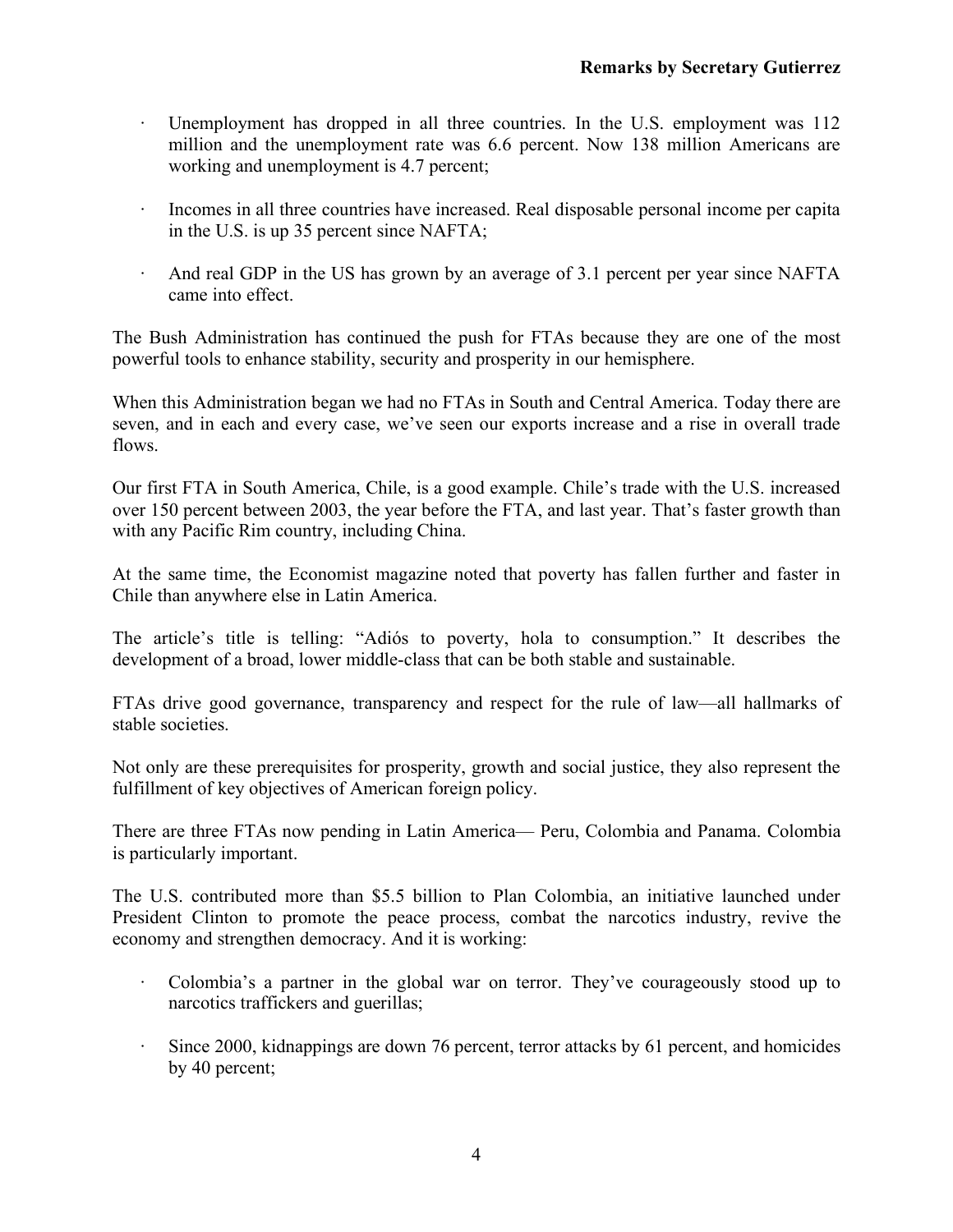- · Tens of thousands of paramilitaries have demobilized and have rejoined mainstream society;
- · Since 2002, the economy has grown an average of 5.2 percent every year, poverty has been reduced by 10 percentage points;
- · And since President Uribe took office enrollment in public schools is up to 92 percent.

All this has taken place while Colombia stayed true to democratic values. For example in this year's elections the participation by candidates increased 12 percent over 2003, and at the same time voter participation increased 55 percent, with 3.6 million new voters.

But even more is at stake—hemispheric stability and prosperity are tied to Colombia's success.

To deny Colombia's FTA would be not just a step backwards, but one of the biggest foreign policy mistakes of our time in our region.

Although the turnaround in Colombia and the progress taking place elsewhere in the hemisphere is impressive, we can't assume democracy, openness and trade will prevail—it's not inevitable.

It's important that we not only consider what will happen if more trade, investment and openness take place—but what could happen if it doesn't.

In the past, Latin American countries being overrun by guerrilla movements and drug cartels have reacted with dictatorships, martial law and cancelled elections. Colombia has taken a different path, strengthening their democracy, their ties to the U.S., and their economic development.

There are those in the hemisphere that want to take us in a different direction by embracing failed policies of the past. While we seek the empowerment of the individual, they seek to suppress people, ideas and debate. Our ideas are supported by the force of free markets, while theirs are maintained by the force of arms.

We simply cannot allow—or afford—failure.

While we are pleased with the strong bipartisan vote in the House of Representatives on the Peru FTA earlier this month, it's imperative that all these FTAs are passed as quickly as possible.

We must make it clear that a stronger, more peaceful and prosperous Colombia is in the best interest of Colombia, of Latin America and of the United States. We must continue to make the case that greater trade and investment is the right direction for the entire hemisphere, from Canada to Chile.

This Administration is committed to passing these agreements and spreading social justice, security and prosperity. The world is changing fast, and we must change with it.